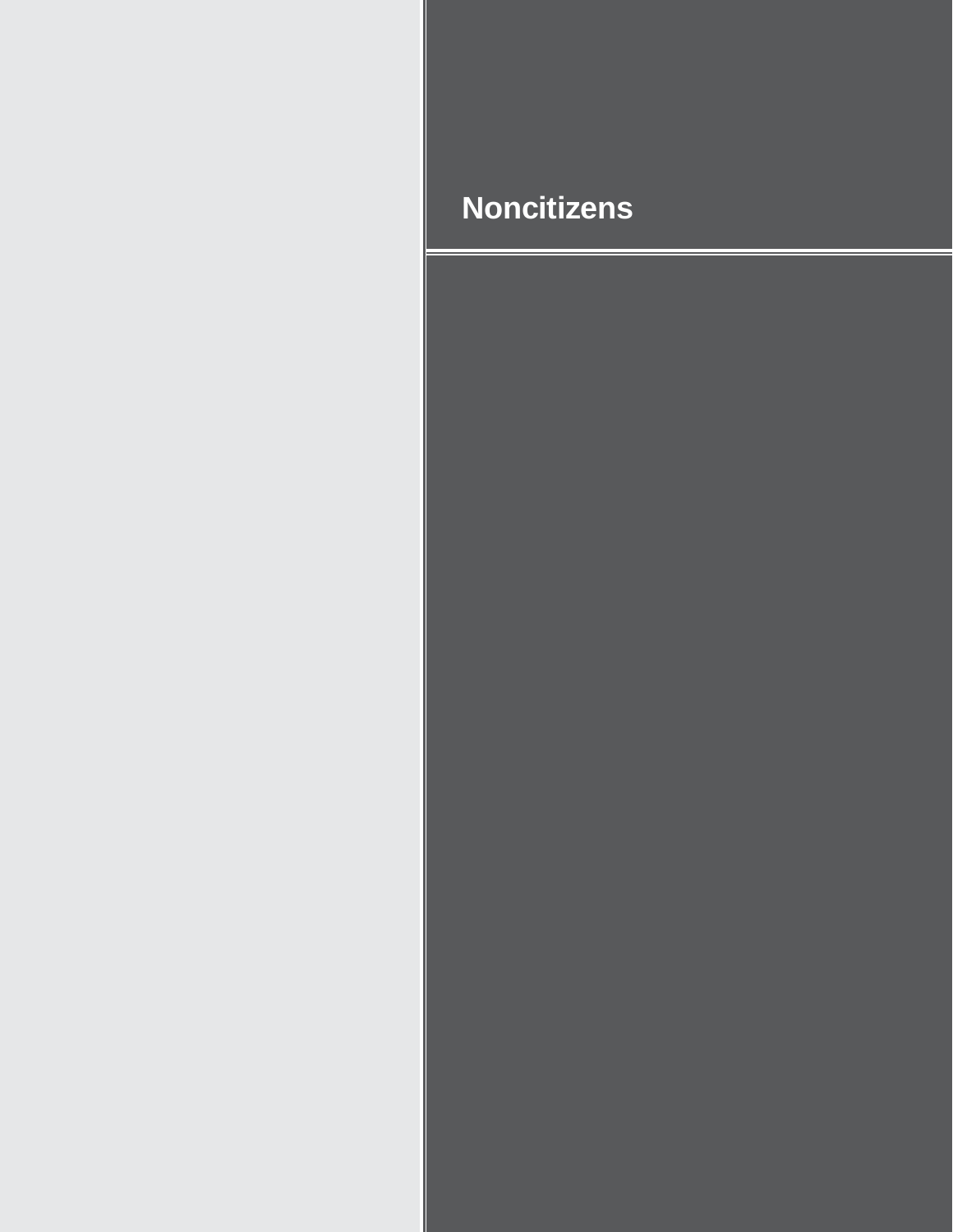## **Table 29. Recipients, by eligibility category, December 1982–2008**

|      | Total   |                                     | Aged    |                                     | Blind and disabled |                                     |
|------|---------|-------------------------------------|---------|-------------------------------------|--------------------|-------------------------------------|
| Year | Number  | Percentage of all<br>SSI recipients | Number  | Percentage of all<br>SSI recipients | Number             | Percentage of all<br>SSI recipients |
| 1982 | 127,900 | 3.3                                 | 91,900  | 5.9                                 | 36,000             | 1.6                                 |
| 1983 | 151,200 | 3.9                                 | 106,600 | 7.0                                 | 44,600             | 1.9                                 |
| 1984 | 181,100 | 4.5                                 | 127,600 | 8.3                                 | 53,500             | 2.1                                 |
| 1985 | 210,800 | 5.1                                 | 146,500 | 9.7                                 | 64,300             | 2.4                                 |
| 1986 | 244,300 | 5.7                                 | 165,300 | 11.2                                | 79,000             | 2.8                                 |
| 1987 | 282,500 | 6.4                                 | 188,000 | 12.9                                | 94,500             | 3.2                                 |
| 1988 | 320,300 | 7.2                                 | 213,900 | 14.9                                | 106,400            | 3.5                                 |
| 1989 | 370,300 | 8.1                                 | 245,700 | 17.1                                | 124,600            | 4.0                                 |
| 1990 | 435,600 | 9.0                                 | 282,400 | 19.4                                | 153,200            | 4.6                                 |
| 1991 | 519,660 | 10.2                                | 329,690 | 22.5                                | 189,970            | 5.2                                 |
| 1992 | 601,430 | 10.8                                | 372,930 | 25.4                                | 228,500            | 5.6                                 |
| 1993 | 683,150 | 11.4                                | 416,420 | 28.2                                | 266,730            | 5.9                                 |
| 1994 | 738,140 | 11.7                                | 440,000 | 30.0                                | 298,140            | 6.2                                 |
| 1995 | 785,410 | 12.1                                | 459,220 | 31.8                                | 326,190            | 6.3                                 |
| 1996 | 724,990 | 11.0                                | 417,360 | 29.5                                | 307,630            | 5.9                                 |
| 1997 | 650,830 | 10.0                                | 367,200 | 27.0                                | 283,630            | 5.5                                 |
| 1998 | 669,630 | 10.2                                | 364,980 | 27.4                                | 304,650            | 5.8                                 |
| 1999 | 684,930 | 10.4                                | 368,330 | 28.2                                | 316,600            | 6.0                                 |
| 2000 | 692,590 | 10.5                                | 364,470 | 28.3                                | 328,120            | 6.2                                 |
| 2001 | 695,650 | 10.4                                | 364,550 | 28.9                                | 331,100            | 6.1                                 |
| 2002 | 703,515 | 10.4                                | 364,827 | 29.1                                | 338,688            | 6.1                                 |
| 2003 | 696,772 | 10.1                                | 356,298 | 28.9                                | 340,474            | 6.0                                 |
| 2004 | 676,979 | 9.7                                 | 342,220 | 28.3                                | 334,759            | 5.8                                 |
| 2005 | 680,397 | 9.6                                 | 344,166 | 28.3                                | 336,231            | 5.7                                 |
| 2006 | 674,250 | 9.3                                 | 339,073 | 28.0                                | 335,177            | 5.6                                 |
| 2007 | 663,210 | 9.0                                 | 330,665 | 27.5                                | 332,545            | 5.4                                 |
| 2008 | 655,988 | 8.7                                 | 324,271 | 26.9                                | 331,717            | 5.3                                 |

SOURCE: Social Security Administration, Supplemental Security Record (Characteristic Extract Record format), 100 percent data.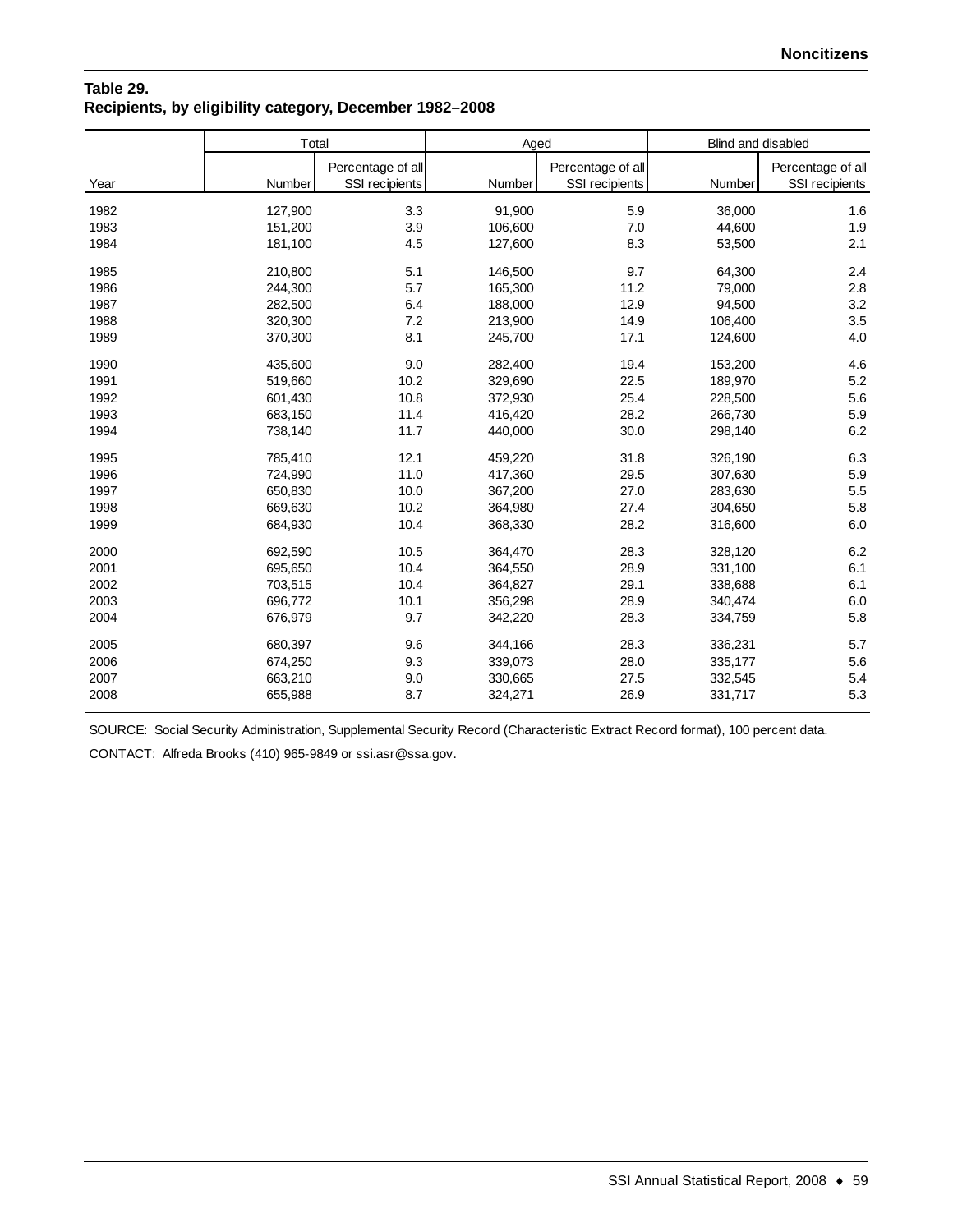## **Table 30. Recipients, by selected characteristics and citizenship status, December 2008**

|                                                          | All recipients |         | Citizens  |         | Noncitizens |         |
|----------------------------------------------------------|----------------|---------|-----------|---------|-------------|---------|
| Characteristic                                           | Number         | Percent | Number    | Percent | Number      | Percent |
| Total                                                    | 7,520,501      | 100.0   | 6,864,513 | 100.0   | 655,988     | 100.0   |
| Age                                                      |                |         |           |         |             |         |
| Under 18                                                 | 1,153,844      | 15.3    | 1,151,260 | 16.8    | 2,584       | 0.4     |
| $18 - 21$                                                | 331,210        | 4.4     | 328,577   | 4.8     | 2,633       | 0.4     |
| $22 - 25$                                                | 290,376        | 3.9     | 286,289   | 4.2     | 4,087       | 0.6     |
| $26 - 29$                                                | 264,746        | 3.5     | 259,377   | 3.8     | 5,369       | 0.8     |
| $30 - 39$                                                | 647,166        | 8.6     | 628,700   | 9.2     | 18,466      | 2.8     |
| $40 - 49$                                                | 1,015,976      | 13.5    | 978,301   | 14.3    | 37,675      | 5.7     |
| $50 - 59$                                                | 1,254,450      | 16.7    | 1,174,875 | 17.1    | 79,575      | 12.1    |
| $60 - 64$                                                | 529,172        | 7.0     | 473,743   | 6.9     | 55,429      | 8.4     |
| $65 - 74$                                                | 1,026,340      | 13.7    | 827,327   | 12.1    | 199,013     | 30.3    |
| 75 or older                                              | 1,007,221      | 13.4    | 756,064   | 11.0    | 251,157     | 38.3    |
| Sex                                                      |                |         |           |         |             |         |
| Male                                                     | 3,330,178      | 44.3    | 3,081,002 | 44.9    | 249,176     | 38.0    |
| Female                                                   | 4,190,323      | 55.7    | 3,783,511 | 55.1    | 406,812     | 62.0    |
| Living arrangement                                       |                |         |           |         |             |         |
| Own household                                            | 6,024,433      | 80.1    | 5,446,531 | 79.3    | 577,902     | 88.1    |
| Another's household                                      | 387,017        | 5.1     | 322,373   | 4.7     | 64,644      | 9.9     |
| Parent's household                                       | 966,673        | 12.9    | 964,131   | 14.0    | 2,542       | 0.4     |
| Medicaid institution                                     | 135,683        | 1.8     | 125,222   | 1.8     | 10,461      | 1.6     |
| Unknown                                                  | 6,695          | 0.1     | 6,256     | 0.1     | 439         | 0.1     |
| Income                                                   |                |         |           |         |             |         |
| Social Security                                          | 2,612,560      | 34.7    | 2,388,320 | 34.8    | 224,240     | 34.2    |
| Worker beneficiary                                       | 1,832,756      | 24.4    | 1,665,926 | 24.3    | 166,830     | 25.4    |
| Auxiliary beneficiary                                    | 779,804        | 10.4    | 722,394   | 10.5    | 57,410      | 8.8     |
| Earnings                                                 | 272,538        | 3.6     | 263,828   | 3.8     | 8,710       | 1.3     |
| SSI payment                                              |                |         |           |         |             |         |
| Federal SSI only                                         | 5,176,902      | 68.8    | 4,900,905 | 71.4    | 275,997     | 42.1    |
| State supplementation only<br>Both federal SSI and state | 301,489        | 4.0     | 263,008   | 3.8     | 38,481      | 5.9     |
| supplementation                                          | 2,042,110      | 27.2    | 1,700,600 | 24.8    | 341,510     | 52.1    |

SOURCE: Social Security Administration, Supplemental Security Record (Characteristic Extract Record format), 100 percent data.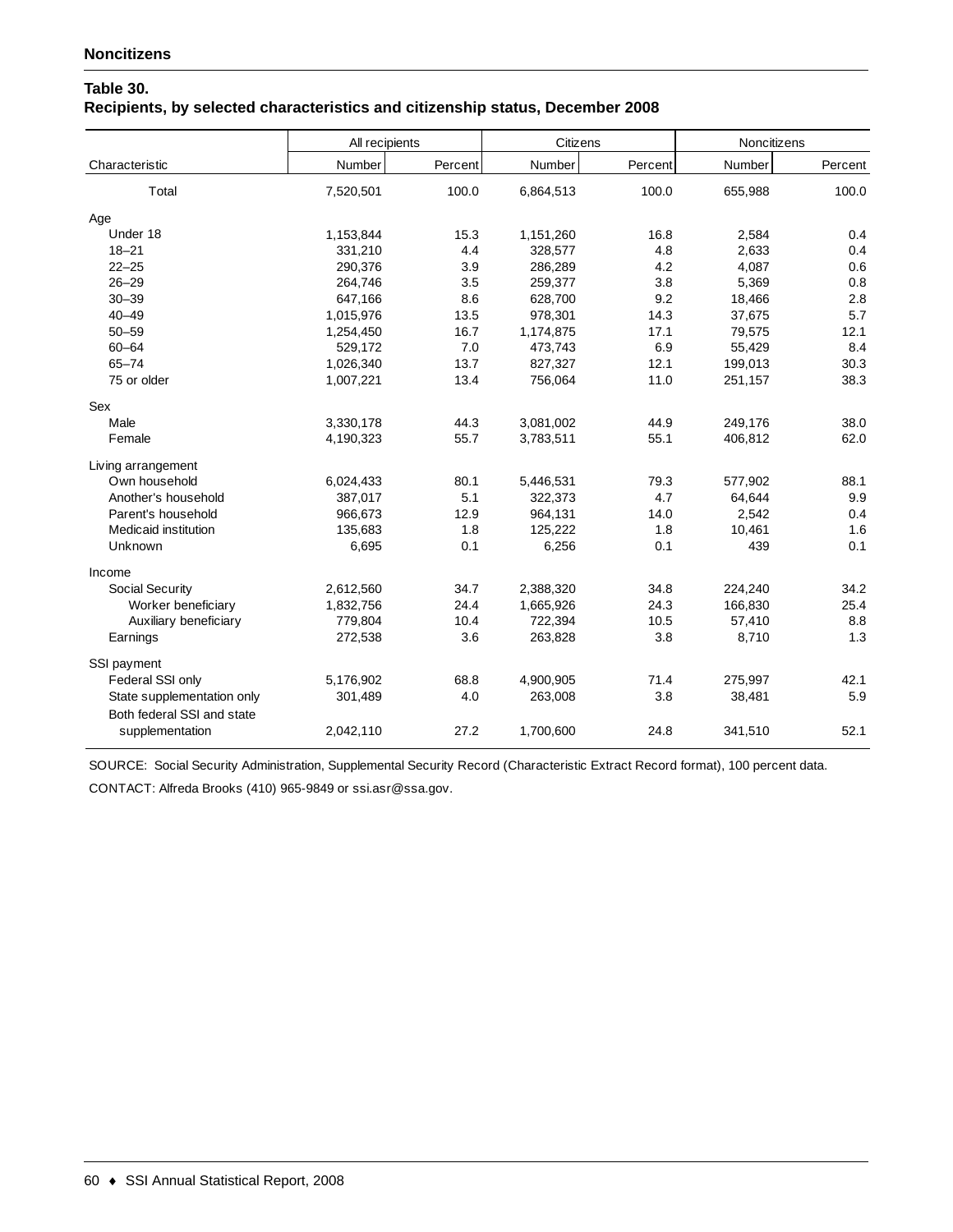## **Table 31. Recipients, by state or other area, eligibility category, and age, December 2008**

|                      |         | Category |           |                | Age       |             |
|----------------------|---------|----------|-----------|----------------|-----------|-------------|
|                      |         |          | Blind and |                |           |             |
| State or area        | Total   | Aged     | disabled  | Under 18       | $18 - 64$ | 65 or older |
| All areas            | 655,988 | 324,271  | 331,717   | 2,584          | 203,234   | 450,170     |
| Alabama              | 800     | 404      | 396       | 7              | 229       | 564         |
| Alaska               | 801     | 312      | 489       | 10             | 324       | 467         |
| Arizona              | 10,033  | 4,738    | 5,295     | 53             | 3,303     | 6,677       |
| Arkansas             | 717     | 332      | 385       | a              | a         | 449         |
| California           | 244,562 | 120,021  | 124,541   | 419            | 74,315    | 169,828     |
| Colorado             | 4,725   | 2,408    | 2,317     | 22             | 1,388     | 3,315       |
| Connecticut          | 3,836   | 1,890    | 1,946     | 11             | 1,125     | 2,700       |
| Delaware             | 353     | 215      | 138       | a              | a         | 271         |
| District of Columbia | 670     | 298      | 372       | 3              | 261       | 406         |
| Florida              | 67,426  | 36,453   | 30,973    | 423            | 19,949    | 47,054      |
| Georgia              | 6,181   | 3,664    | 2,517     | 39             | 1,410     | 4,732       |
| Hawaii               | 2,735   | 1,743    | 992       | a              | a         | 2,109       |
| Idaho                | 922     | 413      | 509       | 23             | 330       | 569         |
| Illinois             | 16,804  | 8,728    | 8,076     | 47             | 4,408     | 12,349      |
| Indiana              | 1,182   | 645      | 537       | 24             | 316       | 842         |
| Iowa                 | 1,005   | 423      | 582       | $\overline{7}$ | 331       | 667         |
| Kansas               | 1,368   | 622      | 746       | 10             | 425       | 933         |
| Kentucky             | 1,205   | 575      | 630       | 47             | 424       | 734         |
| Louisiana            | 1,942   | 936      | 1,006     | $\overline{7}$ | 590       | 1,345       |
| Maine                | 622     | 142      | 480       | 20             | 331       | 271         |
| Maryland             | 5,844   | 3,796    | 2,048     | 18             | 1,135     | 4,691       |
| Massachusetts        | 18,401  | 10,673   | 7,728     | 66             | 7,131     | 11,204      |
| Michigan             | 7,831   | 3,255    | 4,576     | 87             | 2,560     | 5,184       |
| Minnesota            | 8,620   | 2,845    | 5,775     | 172            | 4,007     | 4,441       |
| Mississippi          | 378     | 182      | 196       | a              | a         | 272         |
| Missouri             | 2,059   | 966      | 1,093     | 34             | 681       | 1,344       |
| Montana              | 126     | 35       | 91        | 0              | 55        | 71          |
| Nebraska             | 853     | 375      | 478       | 20             | 285       | 548         |
| Nevada               | 4,011   | 2,841    | 1,170     | 10             | 1,053     | 2,948       |
| New Hampshire        | 434     | 191      | 243       | 5              | 155       | 274         |
| New Jersey           | 19,011  | 10,596   | 8,415     | 67             | 4,911     | 14,033      |
| New Mexico           | 5,220   | 2,327    | 25,893    | 5              | 1,703     | 3,512       |
| New York             | 92,873  | 42,160   | 50,713    | 288            | 31,049    | 61,536      |
| North Carolina       | 3,826   | 1,908    | 1,918     | 39             | 1,100     | 2,687       |
| North Dakota         | 138     | 51       | 87        | 6              | 63        | 69          |
| Ohio                 | 3,965   | 1,935    | 2,030     | 57             | 1,133     | 2,775       |
| Oklahoma             | 1,517   | 839      | 678       | 8              | 399       | 1,110       |
| Oregon               | 4,154   | 2,002    | 2,152     | 40             | 1,209     | 2,905       |
| Pennsylvania         | 10,879  | 4,215    | 6,664     | 79             | 3,976     | 6,824       |
| Rhode Island         | 3,613   | 1,246    | 2,367     | 8              | 1,560     | 2,045       |
| South Carolina       | 916     | 461      | 455       | 3              | 267       | 646         |
| South Dakota         | 176     | 51       | 125       | 11             | 82        | 83          |
| Tennessee            | 1,631   | 857      | 774       | 31             | 447       | 1,153       |
| Texas                | 67,789  | 34,771   | 33,018    | 155            | 20,192    | 47,442      |
| Utah                 | 1,477   | 700      | 777       | 25             | 463       | 989         |

(Continued)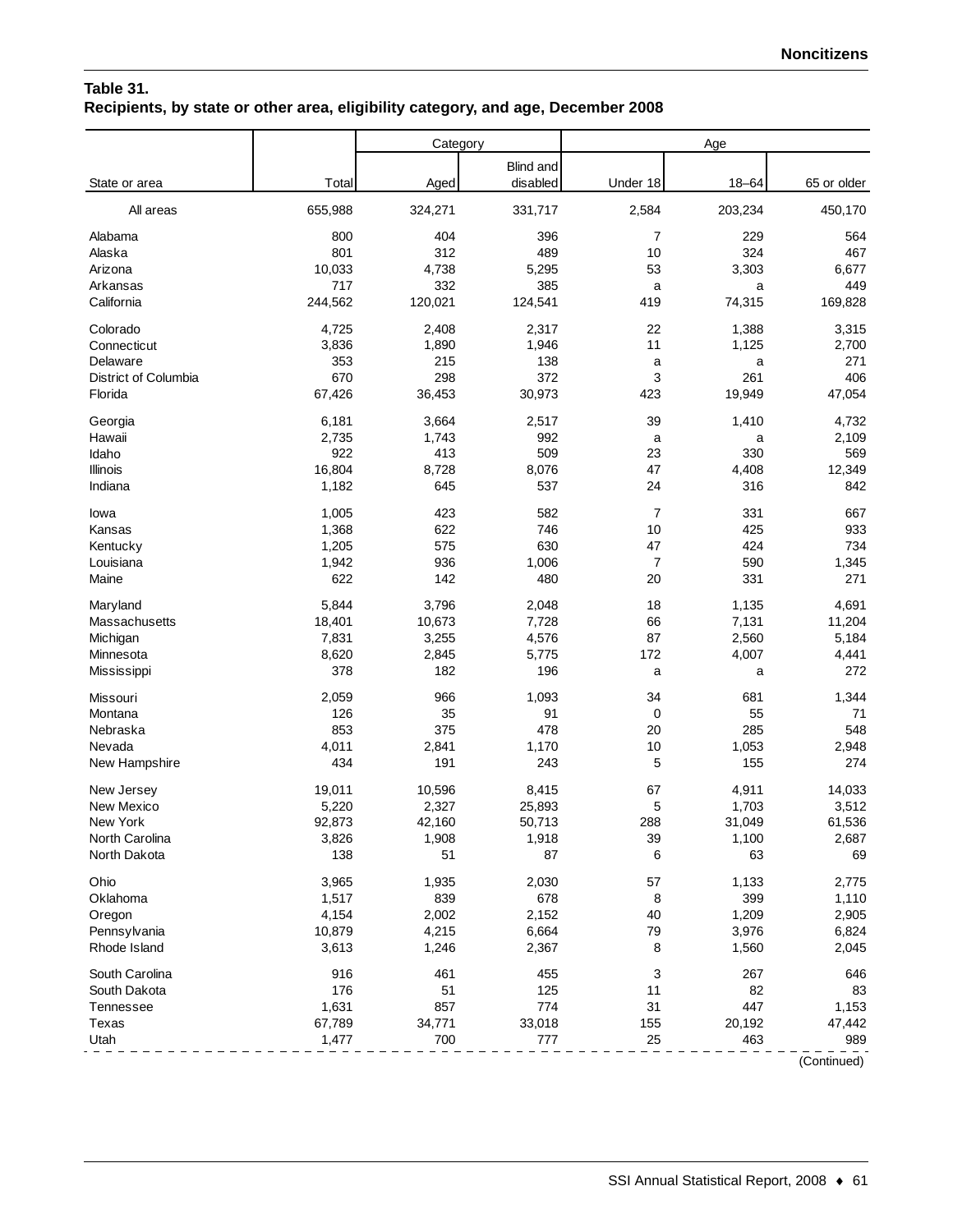## **Table 31. Recipients, by state or other area, eligibility category, and age, December 2008—***Continued*

|                  |        | Category |                              | Age      |           |             |
|------------------|--------|----------|------------------------------|----------|-----------|-------------|
| State or area    | Total  | Aged     | <b>Blind and</b><br>disabled | Under 18 | $18 - 64$ | 65 or older |
| Vermont          | 187    | 66       | 121                          | a        | a         | 100         |
| Virginia         | 5,900  | 3,632    | 2,268                        | 26       | 1,242     | 4,632       |
| Washington       | 12,113 | 4,916    | 7,197                        | 96       | 3,948     | 8,069       |
| West Virginia    | 125    | 57       | 68                           | 0        | 49        | 76          |
| Wisconsin        | 3,977  | 1,333    | 2,644                        | 48       | 1,743     | 2,186       |
| Wyoming          | 46     | 18       | 28                           | 0        | 16        | 30          |
| Outlying area    |        |          |                              |          |           |             |
| Northern Mariana |        |          |                              |          |           |             |
| Islands          | 9      | 9        | 0                            | 0        | 0         | 9           |

SOURCE: Social Security Administration, Supplemental Security Record (Characteristic Extract Record format), 100 percent data.

a. Data not shown to avoid disclosure of information for particular individuals.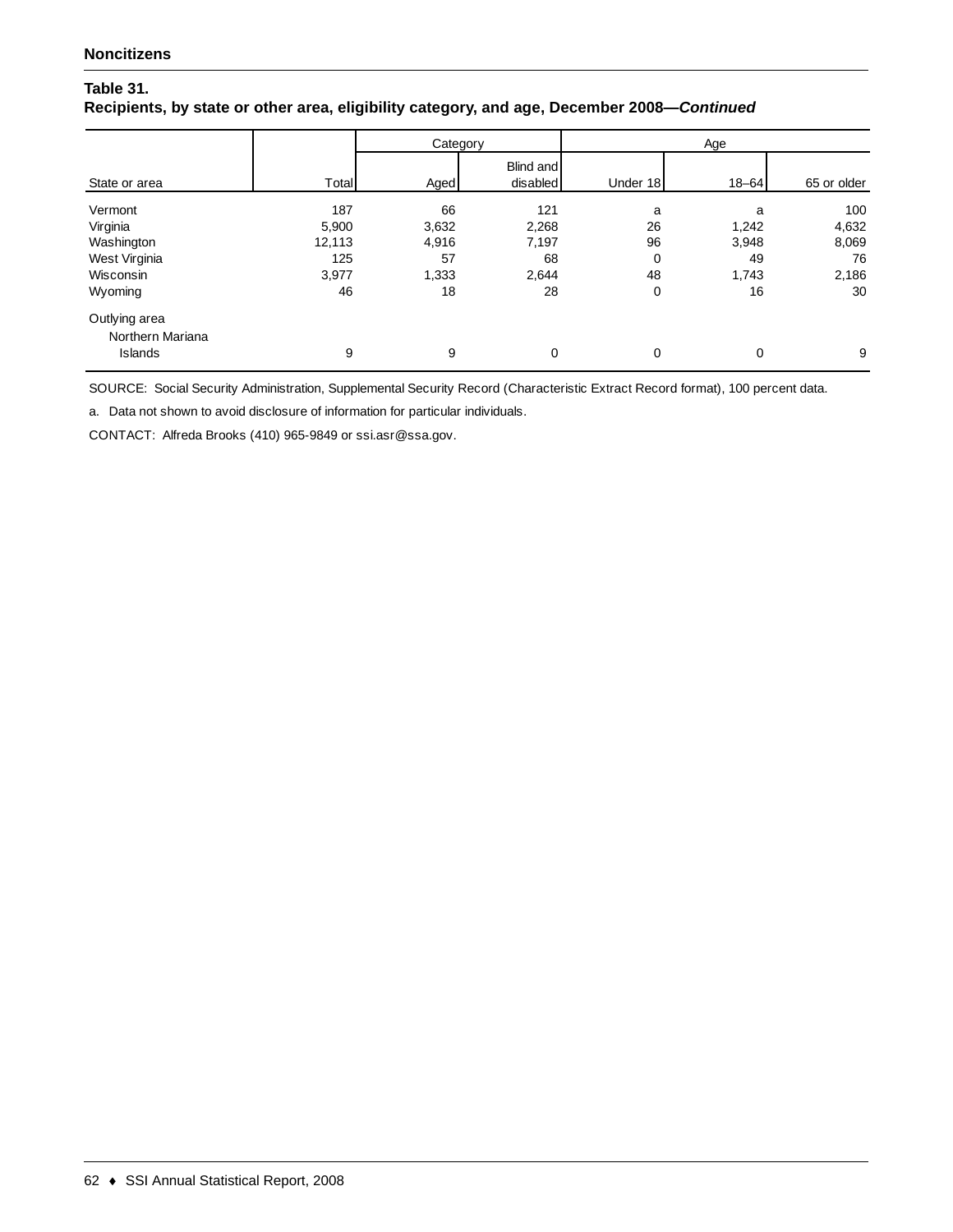## **Table 32. Recipients, by region and country of origin, eligibility category, and age, December 2008**

|                                |         | Category |                  |                | Age       |             |
|--------------------------------|---------|----------|------------------|----------------|-----------|-------------|
|                                |         |          | <b>Blind and</b> |                |           |             |
| Region and country of origin   | Total   | Aged     | disabled         | Under 18       | $18 - 64$ | 65 or older |
| All areas                      | 655,988 | 324,271  | 331,717          | 2,584          | 203,234   | 450,170     |
| Latin America                  | 362,058 | 179,249  | 182,809          | 989            | 119,044   | 242,025     |
| Mexico                         | 185,995 | 94,721   | 91,274           | 255            | 57,388    | 128,352     |
| Cuba                           | 49,840  | 24,830   | 25,010           | 326            | 16,038    | 33,476      |
| Dominican Republic             | 44,761  | 15,972   | 28,789           | 199            | 20,088    | 24,474      |
| El Salvador                    | 14,239  | 8,292    | 5,947            | 13             | 3,885     | 10,341      |
| Haiti                          | 12,890  | 7,830    | 5,060            | 71             | 3,327     | 9,492       |
| Other                          | 54,333  | 27,604   | 26,729           | 125            | 18,318    | 35,890      |
| Africa                         | 13,889  | 5.615    | 8,273            | 526            | 6,110     | 7,253       |
| Somalia                        | 4,336   | 1,648    | 2,688            | 151            | 2,075     | 2,110       |
| Ethiopia                       | 2,012   | 728      | 1,284            | 21             | 950       | 1,041       |
| Liberia                        | 1,411   | 701      | 710              | 46             | 514       | 851         |
| Nigeria                        | 997     | 457      | 540              | $\overline{7}$ | 411       | 579         |
| Cape Verde                     | 858     | 539      | 319              | $\overline{c}$ | 263       | 593         |
| Other                          | 4,275   | 1,543    | 2,732            | 299            | 1,897     | 2,079       |
| Asia                           | 170,508 | 88,013   | 82,495           | 466            | 48,054    | 121,988     |
| Vietnam                        | 40,301  | 15,748   | 24,553           | 47             | 13,385    | 26,869      |
| China                          | 27,693  | 22,917   | 4,776            | 11             | 2,035     | 25,647      |
| Laos                           | 21,216  | 4,192    | 17,024           | 67             | 11,610    | 9,539       |
| Philippines                    | 16,908  | 12,399   | 4,509            | 24             | 3,006     | 13,878      |
| South Korea                    | 16,695  | 11,906   | 4,789            | 9              | 2,184     | 14,502      |
| Other                          | 47,695  | 20,851   | 26,844           | 308            | 15,834    | 31,553      |
| <b>Middle East</b>             | 33,541  | 16,467   | 17,074           | 232            | 8,362     | 24,947      |
| Iran                           | 17,122  | 9,569    | 7,553            | 52             | 3,517     | 13,553      |
| Iraq                           | 5,313   | 1,794    | 3,519            | 105            | 2,105     | 3,103       |
| Lebanon                        | 2,584   | 1,261    | 1,323            | 7              | 523       | 2,054       |
| Syria                          | 2,049   | 934      | 1,115            | $\overline{7}$ | 406       | 1,636       |
| Egypt                          | 1,677   | 755      | 922              | 16             | 440       | 1,221       |
| Other                          | 4,796   | 2,154    | 2,642            | 45             | 1,371     | 3,380       |
| <b>Former Soviet Republics</b> | 43,265  | 21,287   | 21,978           | 233            | 9,457     | 33,575      |
| Europe                         | 26,653  | 11,673   | 14,980           | 90             | 9,357     | 17,206      |
| Former Yugoslavia              | 4,433   | 1,700    | 2,733            | 42             | 1,617     | 2,774       |
| Portugal                       | 3,734   | 2,058    | 1,676            | 5              | 1,172     | 2,557       |
| Poland                         | 3,036   | 1,612    | 1,424            | 3              | 910       | 2,123       |
| United Kingdom                 | 2,945   | 982      | 1,963            | 10             | 1,391     | 1,544       |
| Italy                          | 2,567   | 1.140    | 1,427            | 3              | 834       | 1,730       |
| Other                          | 9,938   | 4,181    | 5,757            | 27             | 3,433     | 6,478       |
| Oceania                        | 2,123   | 878      | 1,245            | 6              | 742       | 1,375       |
| Other areas                    | 3,951   | 1,088    | 2,863            | 42             | 2,108     | 1,801       |

SOURCE: Social Security Administration, Supplemental Security Record (Characteristic Extract Record format), 100 percent data.